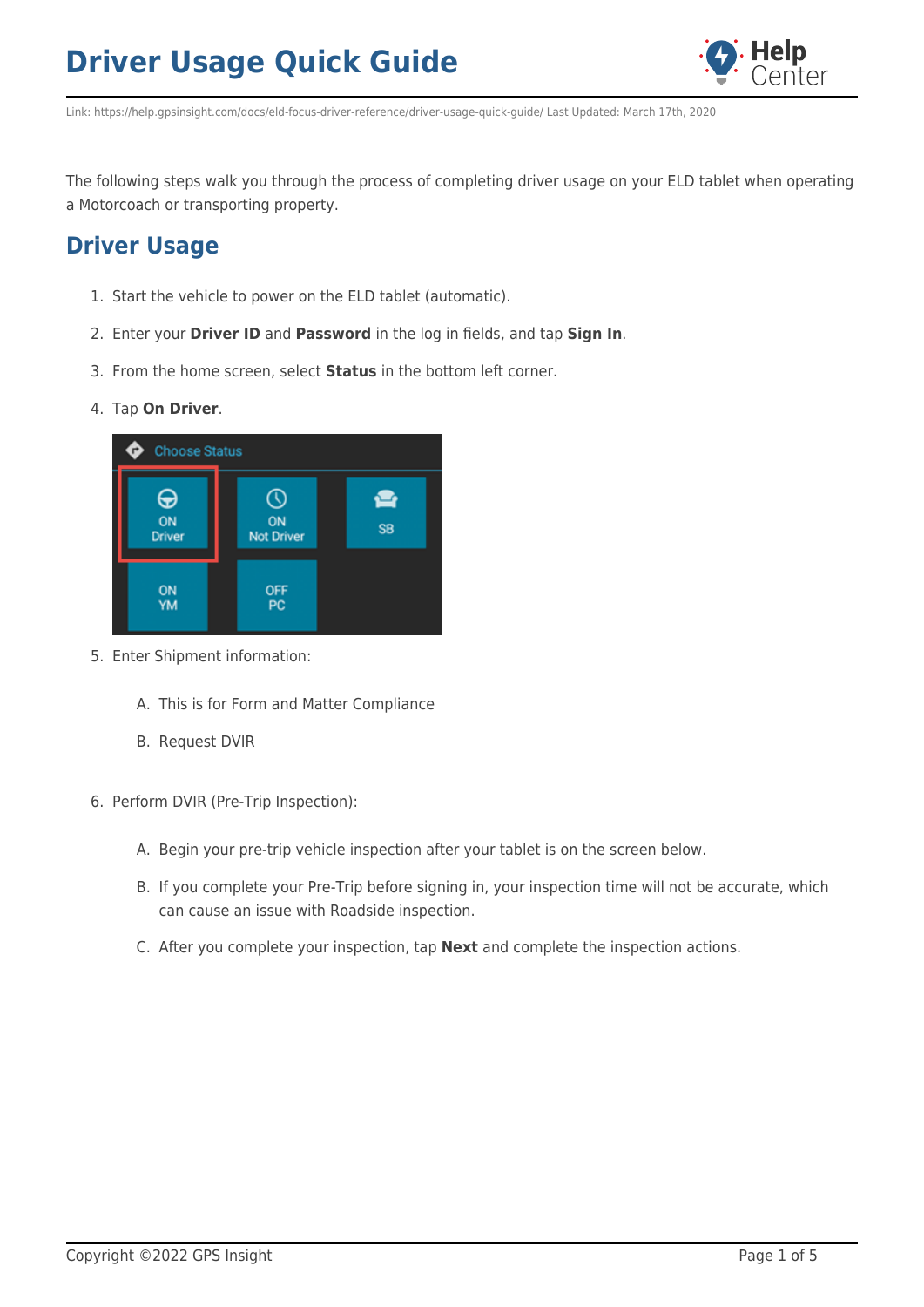

Link: https://help.gpsinsight.com/docs/eld-focus-driver-reference/driver-usage-quick-guide/ Last Updated: March 17th, 2020

| 8068-01                                                                                                                                                                                                                                  | $\bullet$ $\circ$<br>09/07/17 09:15 am MST                                                                          |  |  |  |
|------------------------------------------------------------------------------------------------------------------------------------------------------------------------------------------------------------------------------------------|---------------------------------------------------------------------------------------------------------------------|--|--|--|
| <b>Created By</b><br>John Smith 08/08/17 08:46 am MST<br><b>Repairs Certified By</b><br>Gpsi Admin 08/12/17 07:26 am PDT<br><b>Repairs Made</b><br><b>Approved By</b><br>Edward Garcia 08/13/17 09:06 am MST<br><b>Pada sa Provinsio</b> | <b>Asset Type</b><br>Vehicle<br>Location<br>8 mi (16 km) NW of Paradise Valley, AZ<br>Odometer<br>500 mi (804.7 km) |  |  |  |
| <b>Mirrors</b><br><b>Broken or cracked</b>                                                                                                                                                                                               | <b>Notes</b><br>Repair Notes:<br>"Mirror replaced"                                                                  |  |  |  |
| ×<br>Cancel                                                                                                                                                                                                                              | →<br><b>Back</b><br>Next                                                                                            |  |  |  |

- 7. Certify the Previous Days Logs (also certify any previous logs that have not been certified yet)
	- A. Before driving for the day, tap **Options**
	- B. The orange flag in the corner indicates there are logs to certify or edits to accept.



C. Select **Review Logs**.



- D. Log Edits:
- If their are any log edits, tap on the edited event, then **Accept** in the bottom right corner to add it to your log for that day.
- The blue box shows the status as **Inactive** and the reason the edit was made, who made the edit, and the time of the edit.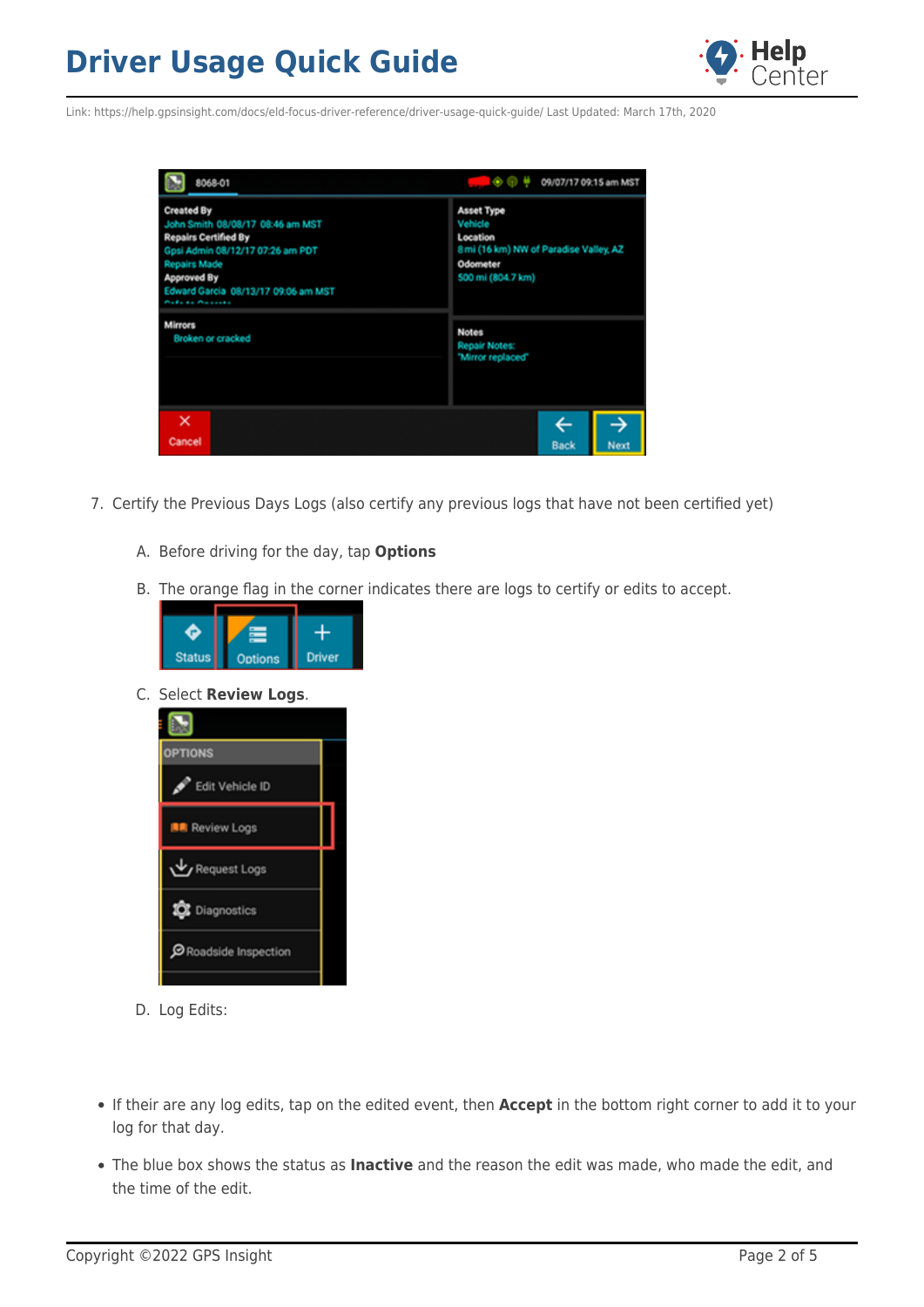

Link: https://help.gpsinsight.com/docs/eld-focus-driver-reference/driver-usage-quick-guide/ Last Updated: March 17th, 2020

Once you accept the edit as true, or Reject the edit as an incorrect edit, tap **Done** in the left hand corner and proceed to the Certification Process.

|                                                                                                                                                                                                                 |                                                                                                                                    |  |                      |                            |                   | $\circ$ (ii) |                  | 10/22/19 03:17 pm MST      |
|-----------------------------------------------------------------------------------------------------------------------------------------------------------------------------------------------------------------|------------------------------------------------------------------------------------------------------------------------------------|--|----------------------|----------------------------|-------------------|--------------|------------------|----------------------------|
|                                                                                                                                                                                                                 | <b>BLAKE BAYS</b><br>10/21/2019 MST >                                                                                              |  |                      |                            |                   |              |                  |                            |
| Time                                                                                                                                                                                                            | Type/Status<br>10/16 12:04 PM<br>OFF<br>8mi (13km) N AZ Paradise Valley<br>Active                                                  |  | Vehicle Miles<br>N/A | <b>Engine Hours</b><br>N/A | Sequence ID<br>84 |              | Origin<br>Driver |                            |
| 14380<br><b>5 AM</b><br><b>Other User</b><br>ON<br><b>N/A</b><br><b>N/A</b><br>Paradise Valley, AZ<br>Inactive - Change Requested (add)<br>[10/22/19 3:16 PM MST Rob Donat (gpsinsight)] Forgot to log any time |                                                                                                                                    |  |                      |                            |                   |              |                  |                            |
|                                                                                                                                                                                                                 | Paradise Valley, AZ<br>Inactive - Change Requested (add)<br>[10/22/19 3:16 PM MST Rob Donat (apsinsight)] Driver forgot to logout. |  |                      |                            |                   |              |                  |                            |
| Done                                                                                                                                                                                                            |                                                                                                                                    |  |                      |                            |                   | Annotate     | n de<br>Accept   | <b>PO</b><br><b>Reject</b> |

- 1. Log Certification:
	- A. Once you complete all log edits, tap **Certify** and enter your password.



- B. Once all log certifications are complete, you will be sent back to the **Driver Welcome Screen** with your Available Drive Time.
- C. The **Options** button will no longer have an orange flag in the corner.

#### 2. Drive:

- A. ELD Connect with Focus automatically changes your status from On-Duty to Driving after your vehicle travels over 5mph.
- B. If the vehicle is stopped for 5 minutes, the device automatically changes your status to On-Duty Not-Driving, and adds those 5 minutes back to the Available Drive time for the day. These additional 5 minutes will not show in your current Available Drive Time clock.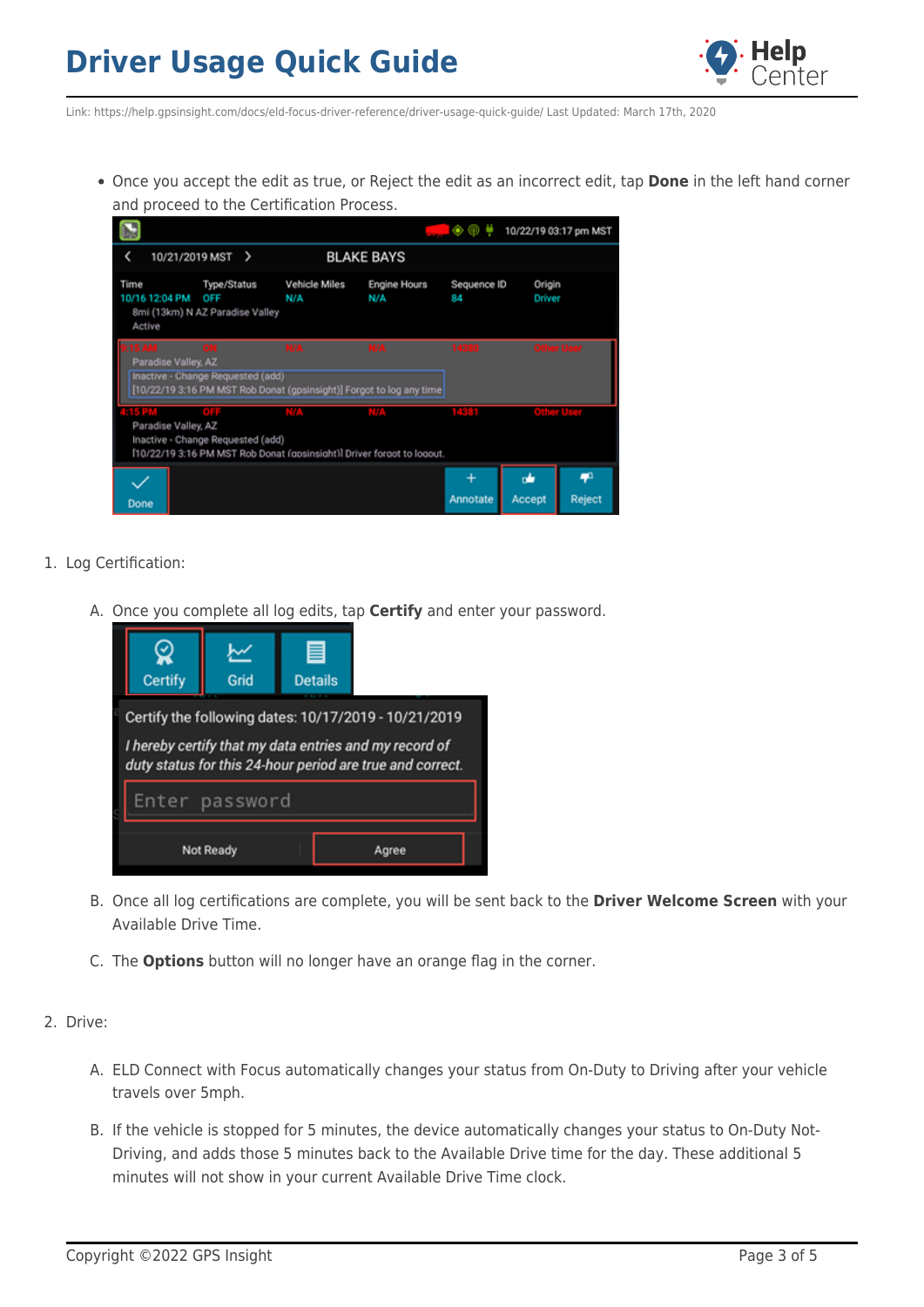

Link: https://help.gpsinsight.com/docs/eld-focus-driver-reference/driver-usage-quick-guide/ Last Updated: March 17th, 2020

- 3. Take 30 Minute Rest Break
	- A. Tap **Rest Break** in the top right corner of the screen, and follow prompts to take a rest break.



B. Be sure to take a full 30 minute break. Use the clock on the tablet and the **Gain Time At** reading to confirm your time.

|                                                      | 10/22/19 03:26 pm MST |
|------------------------------------------------------|-----------------------|
| <b>Blake Bays</b>                                    | 付                     |
| <b>Current Status</b><br>OFF at 10/22/19 3:26 PM MST | Stop<br>Break         |
| Gain Time At<br>10/22/19 3:56 PM MST                 |                       |
| ⊙                                                    |                       |

- 4. End Rest Break:
	- A. Once your break is done, tap **Stop Rest Break** in the top right corner of the screen.



B. Tap **On Driver**.



- 5. Drive for the remainder of your day or specified time.
- 6. Ending the Day: Sign Off
	- A. Tap on **Status** in the bottom left corner of the screen.